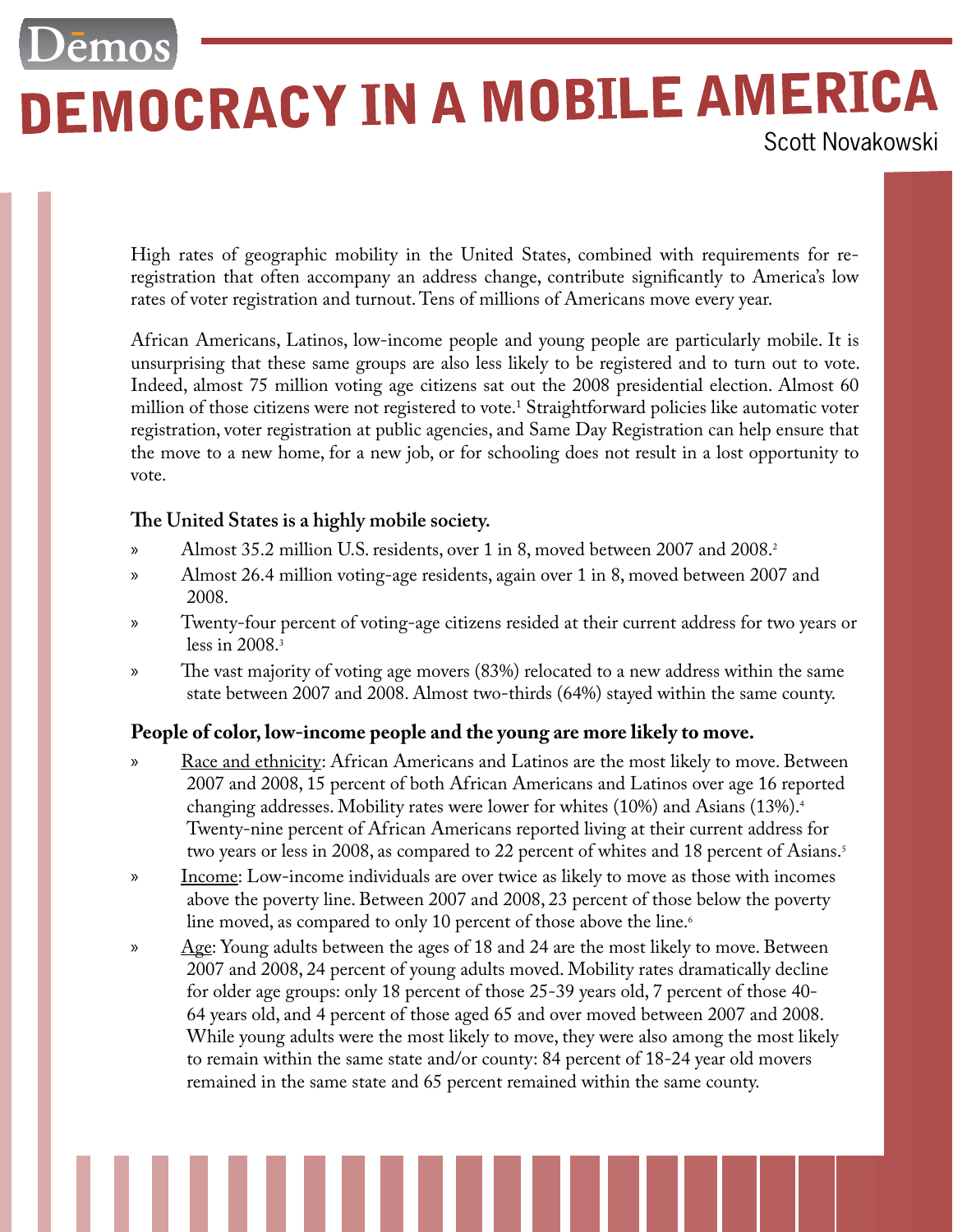# **The most mobile are least likely to be registered or to turnout to vote.**

- Racial and ethnic minorities: Seventy percent of voting-age African American and 59 percent of voting-age Latino citizens were registered to vote in 2008, as compared to 73 percent of whites. Sixty-six percent of white citizens turned out to vote compared to 65 percent of African American and 50 percent of Latino citizens.7 »
- Young people: Fifty-eight percent of citizens age 18-24 were registered to vote in 2008, as compared to 74 percent of those age 40-64 and 77 percent of those 65 and over. Similarly, 77 percent of citizens age 65 and older and 68 percent of 40-64 year-olds cast ballots, as compared to only 49 percent of young adults age 18-24. »
- Low-income people: Sixty-five percent of citizens in households making under \$25,000 a year were registered to vote in 2008, as compared to 85 percent of those making \$100,000 or more. Only 54 percent of low-income citizens voted, as compared to 79 percent of more affluent citizens. »

### **The home foreclosure crisis may create a new class of unregistered voters.**

- The current spike in home foreclosures increases mobility and can swell the ranks of voters who must re-register. By May 2009, almost two million homes had gone into foreclosure.<sup>8</sup> »
- Subprime loans and home foreclosures are heavily concentrated in low-income communities of color.In fact, even when »

# Mobility in the United States, 2007-2008 **% Moved by Race African Latinos Asians Whites Americans 15% 15% 13% 10% % Moved by Income 23%**

**10%**



controlling for income, communities of color have significantly higher foreclosure rates than predominantly white communities.<sup>9</sup>

The greatest numbers of foreclosures were in California (96,560), Florida (64,588), and Nevada (16,266).The five states with the greatest concentrations of foreclosures were Nevada (1 in 67 homes), Florida (1 in 134), California (1 in 137), Arizona (1 in 164), and Ohio (1 in 410). »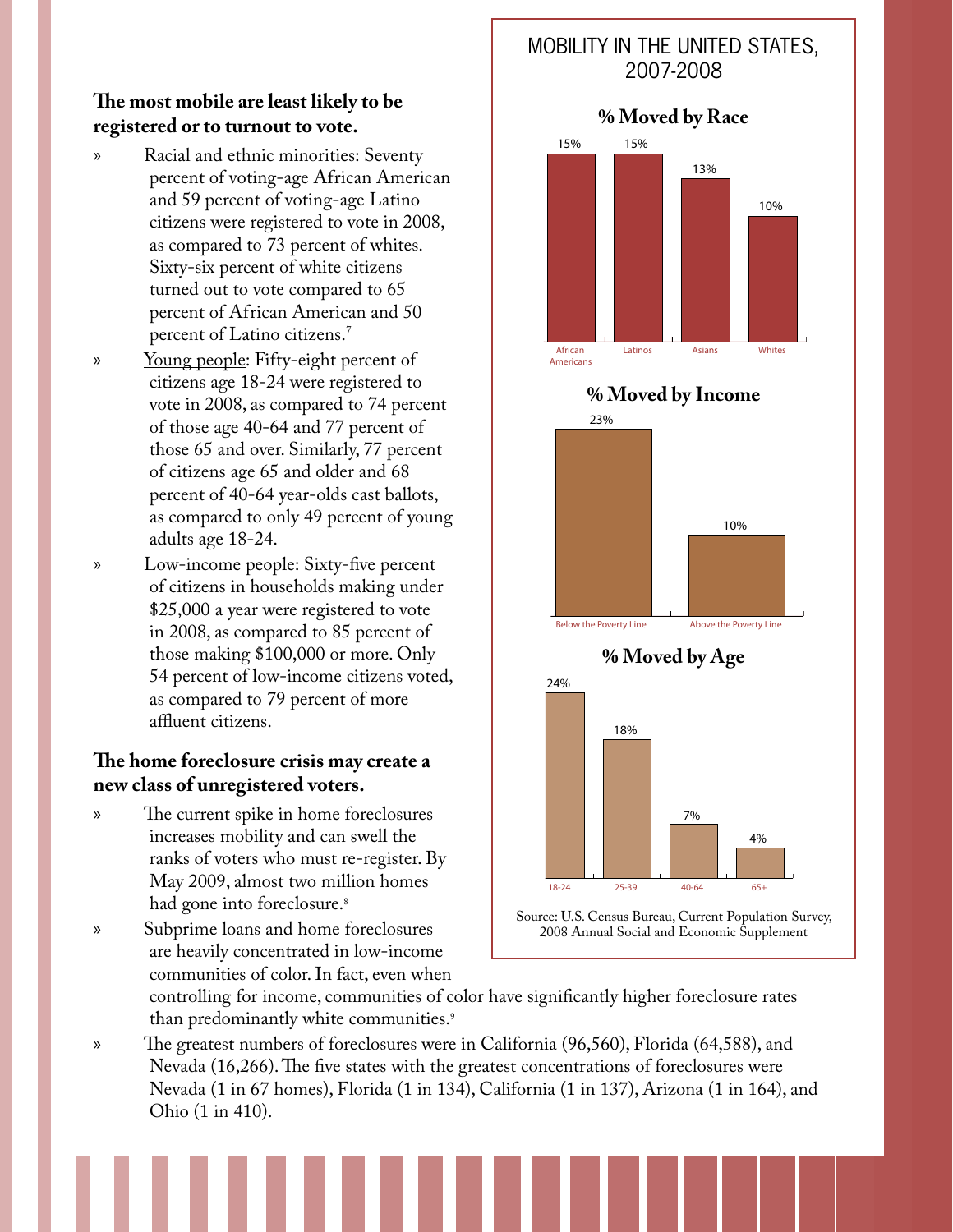### **Several straightforward policies can help enfranchise voters who move.**

- Automatic registration. Most democracies around the world take responsibility for registering eligible citizens to vote and updating the voter rolls as they move. Election officials in states like Minnesota have proposed to automatically register citizens when they apply for government services, unless they decline, and use postal change-of-address notices to update existing voter registration files. Similar measures to modernize voter registration should be considered by Congress. »
- Public agency-based voter registration. Many states are not providing voter registration services to applicants and recipients of public benefits such as Food Stamps and Medicaid, as required by the National Voter Registration Act of 1993.10 Proper implementation of the law, which requires voter registration services to be provided with address changes as well as with benefits applications and recertifications, could reach many of the most mobile and least registered of citizens.<sup>11</sup> »
- Enforcement of federal "fail-safe" voting provisions.The National Voter Registration Act also requires that registered voters who move within their registrar's jurisdiction, typically a county, be permitted to vote even if they have not notified the registrar of the address change.12 Since most individuals move within the same county, effective monitoring and enforcement of this provision of the NVRA can help ensure those who move are able to cast a ballot that will count. »
- Same Day Registration (SDR). With SDR, citizens who recently moved into a new election district can register and vote at the time of the election, even if voter registration deadlines have passed.13 The nine states that offer Same Day Registration lead the nation in voter registration rates while maintaining the sound and efficient administration of elections.14 »